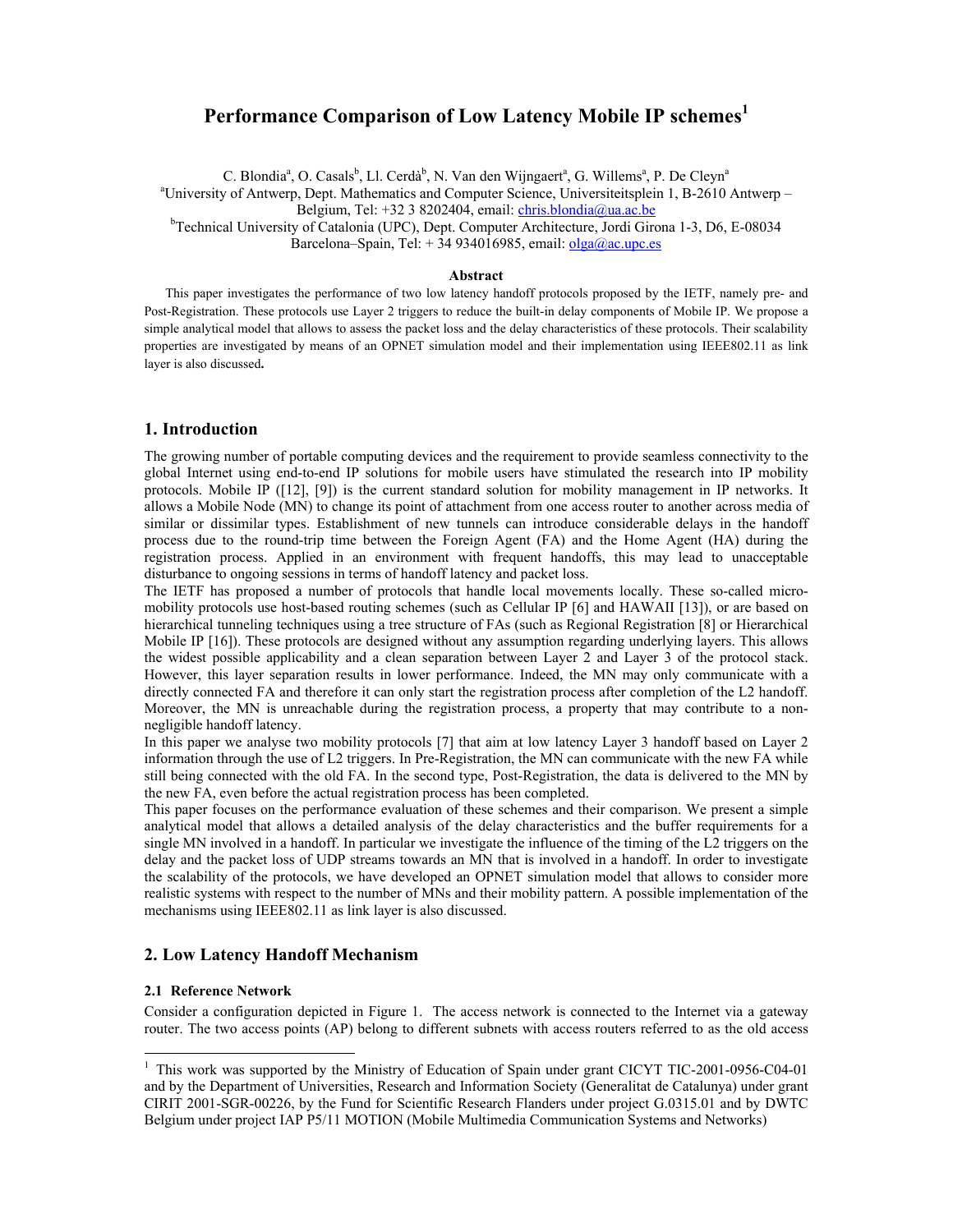router and the new access router. The APs may or may not be co-located with the access routers. The access routers and the gateway router are provided with mobility agents, resp. oFA, nFA and the GFA. The reference network is not hierarchical. Router 3 has been added to allow independence between the distance (oFA,nFA) and the distance (nFA,GFA). We assume that a Corresponding Node (CN) sends packets (UDP and TCP) to the Mobile Node (MN).

## **2.2 L2 Triggers**

The handoff schemes investigated in this paper make use of L2 triggers. Such a trigger is a signal related to the L2 handoff process. A first trigger that is used is an early notice of an upcoming change in the L2 point of attachment of the MN, referred to as anticipation trigger. A second trigger, the Line Down trigger (LD), indicates that the L2 link between the MN and the old AP is lost. The Line Up trigger (LU) occurs when the L2 link between the MN and the new AP is established. A trigger initiated at the old FA is referred as a *source trigger* and a trigger initiated at the new FA is referred as a *target trigger*.

For a detailed discussion on these L2 triggers, we refer to [7].

#### **2.3 Pre- and Post-Registration Handoff**

The Pre-Registration handoff scheme is based on an anticipated Layer 3 handoff. The L2 trigger contains the new FA's IP address and this allows the Mobile Node (MN) to communicate via the old FA with the new FA while still being connected with the old FA. The MN sends a registration request to the new FA via the old FA (if the L2 handoff is not completed) and the new FA issues a regional registration to the Gateway FA (GFA). The latter sends a registration reply message to the new FA. Until the MN actually completes the L2 handoff to the new FA and establishes the new L2 link, the new FA can receive packets for which it does not have a link layer connection. These packets may be buffered in the new FA.

In the Post-Registration scheme, the registration occurs after the L2 handoff is complete. The L2 trigger initiates the set-up of a bi-directional edge tunnel (BET) between the old FA and the new FA. When the old FA receives the L2 Line Down (LD) trigger, it starts forwarding packets destined to the MN via the BET to the new FA. When the new FA receives an L2 Line Up (LU) trigger, it delivers the packets received from the old FA to the MN. Eventually the MN performs a formal MIP registration.



Figure 1: Reference Network

### **2.4 Implementation of low latency handoff mechanisms using IEEE802.11 as link layer**

We describe a possible implementation in a wireless network having an 802.11 link layer [18]. Our goal is to illustrate by means of a realistic example the abstraction maid in previous sections about the L2 triggers and the interaction with the L3 layer protocol.

We shall assume that the wireless network operates in *infrastructure mode*. In this mode all MN transmissions go through an *Access Point* (AP). Before an MN can send data packets, it has to be associated with an AP. The MN associates with an AP by sending an Association Request message (or Re-association if the MN is already associated), which in turn is answered with an Association (or Re-association) Reply. Before association (or reassociation) the MN uses the 802.11 beacons sent by the AP in order to decide which AP would make the best connection.

For sake of simplicity, we shall assume the following: (i) The AP is an embedded entity in the FA such that the L2 triggers can be easily implemented by means of some internal interface. (ii) The MN uses the same channel with all APs (thus, during the handoff the MN can communicate with the new and the old AP while it is in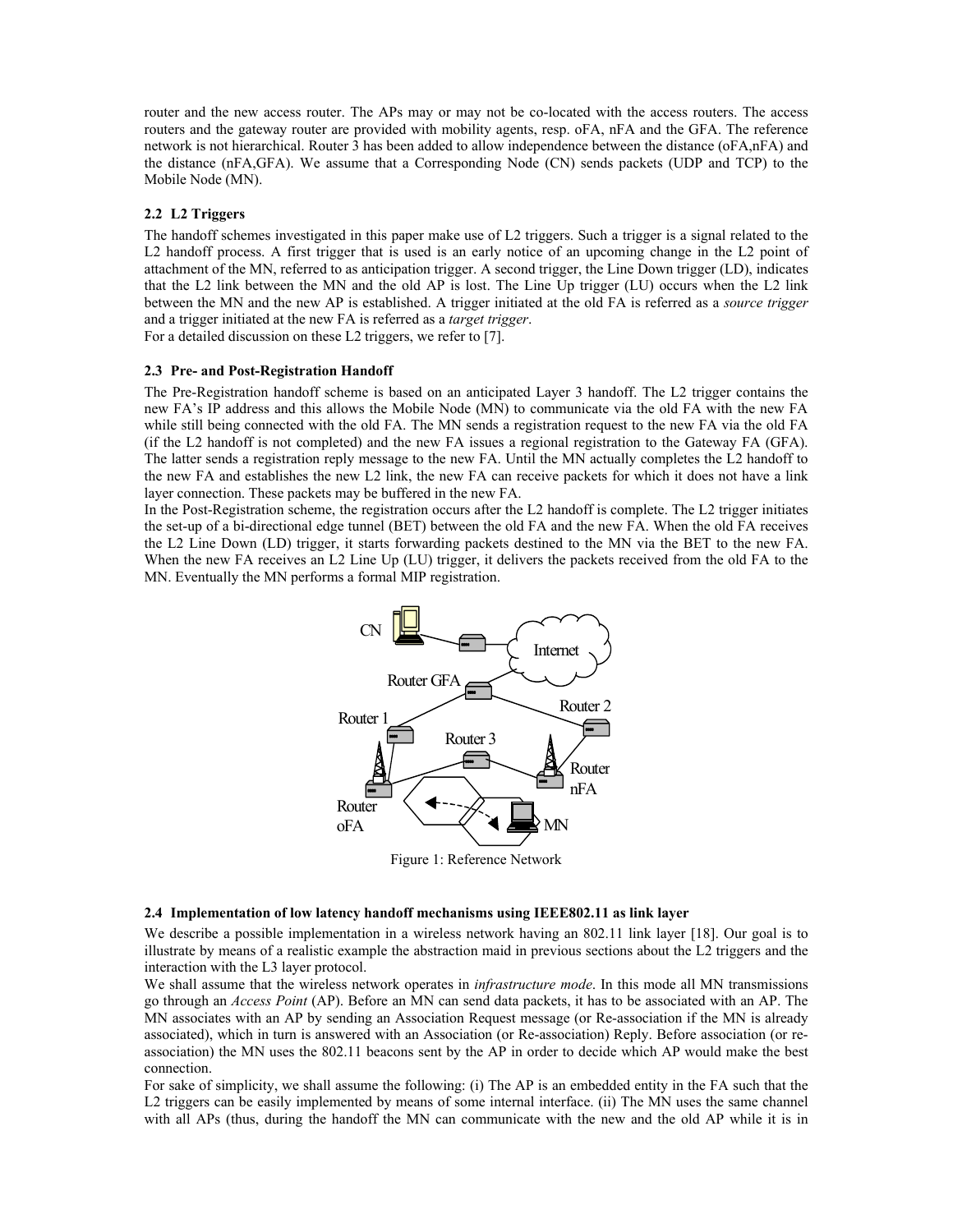coverage with them). In this scenario the L2 link between the MN and the old AP is lost when the MN moves out of coverage of the old AP. Communication with both APs using different channels could be achieved using two transceivers [7]. (iii) The movement at L2 layer is detected upon receiving the first beacon from the new AP (nAP). Note that a timeout is needed to avoid pingponging between both APs.

The traces shown in this section have been obtained with the ns simulator [19].



Figure 2: Target Trigger-Post Registration handoff.

Figure 3: Target Trigger-Pre Registration handoff.

Figure 2 shows a trace with a possible handoff using the Post-Registration scheme. In this trace the CN sends a CBR stream to the MN. The figure shows: (i) The instants when the packets are sent (indicated as "Tx by CN"). (ii) The instants when the MN receives the packets. These are indicated differently according to whom they are sent by: the oFA or the nFA (indicated as "Rx (oFA)" and "Rx (NFA)" respectively). (iii) The signaling packets sent during the handoff. These are explained in the following.

When the MN approaches the nFA, the L2 beacons sent by the nAP trigger the L2 handoff at the MN, which sends a *Re-association Request* (RAReq in the figure) to the nAP. Upon receiving this frame, there is a *target trigger* at the nFA (LU trigger), which sends the Handoff Request (HRqst in the figure) to the oFA. Upon receiving the HRqst, the oFA sends the Handoff Reply (HRply in the figure) and establishes a tunnel with the nFA. In this way, the packets can reach the MN via the nFA after the coverage with the oFA has been lost. The oFA would start sending the packets addressed to the MN through the tunnel immediately after it is established. This instant corresponds with the LD trigger introduced in section 2.3. Finally, when the nFA sends the Router Advertisement, the MN makes a Registration with the nFA.

Figure 3 depicts a trace analogous to Figure 2 but using the Pre-Registration mechanism. The signaling packets sent during the handoff are the following: the L2 beacons sent by nAP produce an L2 trigger at the MN indicating the imminent movement to this AP. Then the MN sends the Proxy Router Solicitation (indicated as "MN Prsol") to nFA. Upon reception of this packet, the nFA sends a Proxy Router Advertisement (indicated as "nFA Pradv") to the MN. Upon reception of this packet, the MN sends a Registration Request to the oFA with destination address the nFA (indicated as "MN PregReq"). Then, the MN sends the Re-association to the nAP. A more detailed description of possible implementations of Pre- and Post-Registration handoff mechanisms

using IEEE 802.11 can be found in [4] and [5].

### **3. Performance Evaluation of Low Latency Handoff Mechanisms**

In this part we analyse and compare the performance of the two mechanisms. An analytical model is introduced and used to compare the delay characteristics and the buffer requirements for a MN that switches from one access point to another. A similar model has been used to investigate other protocols (Cellular IP [1], HAWAII [2], Optimized Smooth Handoff [3] and Post-Registration [5]).

#### **3.1 An analytical model for Pre- and Post-Registration Handoff**

In this section we propose a simple analytical model that enables us to compute and compare performance characteristics of the Pre- and Post-Registration handoff procedure. In particular, we are interested in the delay distribution of packets involved in a handoff, and in the buffer requirements of the relevant FAs.

Consider the network architecture as depicted in Figure 1. We model all routers in the network as ordinary M/M/1 queues. Hence, each packet passing through some router has an exponentially distributed random service time, which is assumed to both include the processing time in the router and the transmission time. Moreover the response time of a packet is also exponentially distributed.

Now consider a MN moving from the oFA to the nFA, and suppose an overlapping area between the two subnetworks. We assume that a handoff is initiated when the anticipation trigger occurs (this is about at the moment the MN enters this area) and we denote this instant by  $t_0$ . In this section we furthermore assume that we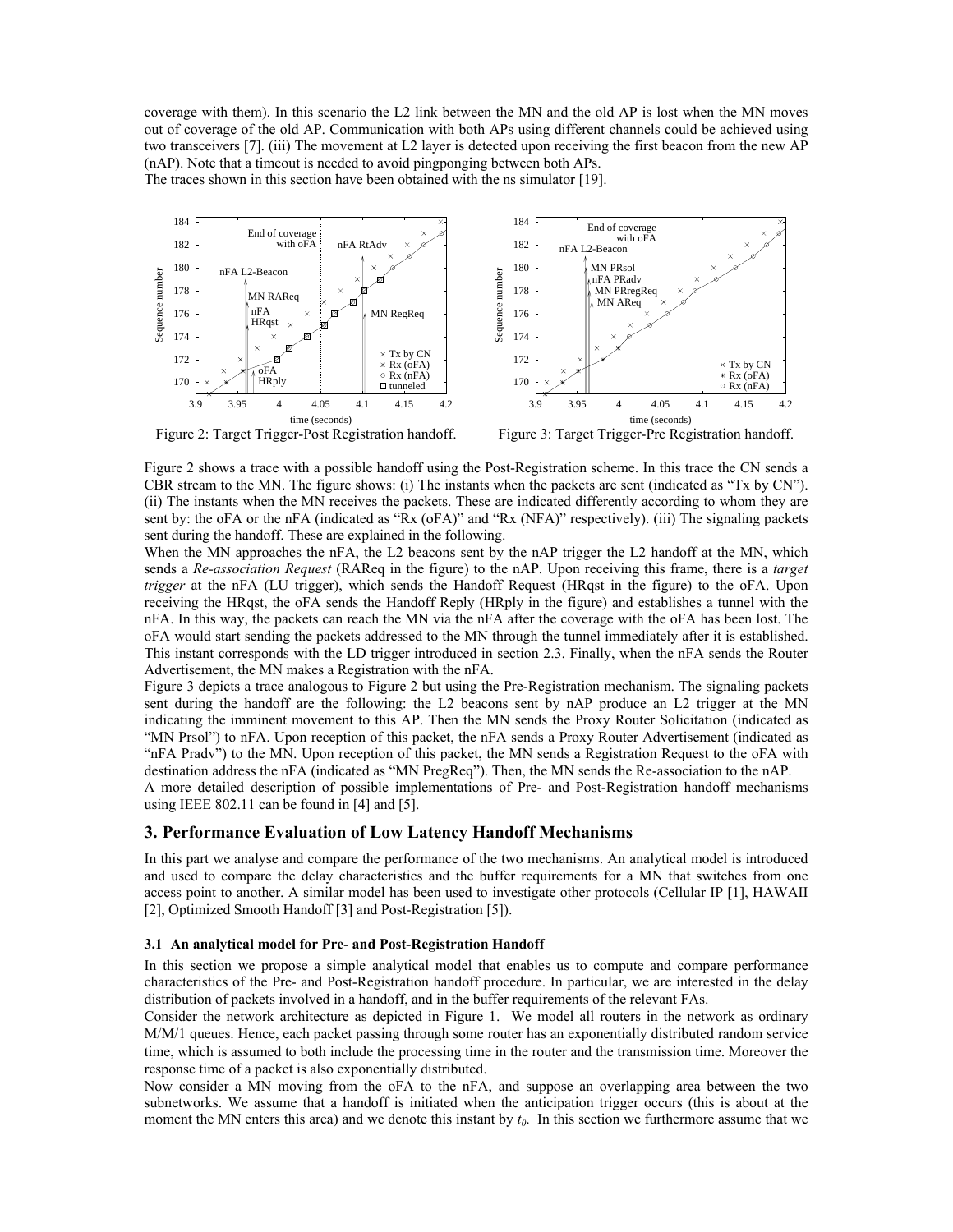have a source-triggered handoff, but the model can also be applied for target-triggered handoff. The timing of the relevant L2 triggers (L2 LD and L2 LU) is considered to be constant. We define *DLD* and *DLU* as the time between  $t_0$  and the respective triggers and we have that  $0 < D_{LD} < D_{LU}$ .

The performance of the handoff procedures strongly depends on the timing of the triggers. Additionally, there are some important random time instants for both methods.

- For Pre-Registration, notably important is the moment the regional registration request arrives at the GFA. From that moment on packets will be directed to the nFA instead of the oFA. This moment ( $t_{1,pre}$ ) is random, and is distributed as the sum of several exponential variables (the routers on the path from oFA via nFA to GFA), and several constant values (the propagation delays on the links between all routers).
- For Post-Registration, an essential random value is the moment the BET is established. Here too, this instant  $(t_{l,post})$  is distributed as the sum of exponential variables and constants.

We now look at a UDP stream (i.e. a constant bit rate packet stream) originating from a CN with destination the MN. Suppose that every *T* ms a packet arrives at the GFA. We can then observe the stream starting from a packet arriving some time before  $t_0$ , and compute the distribution of the end-to-end delay (GFA to MN) of this packet and each subsequent packet involved in the handoff.

The delay is again a random variable made up from exponential variables and constants, and its specific form depends on the path the packet follows. The latter is in turn dependent on certain stochastic events. As an example consider the case of Pre-Registration (for Post-Registration we refer to [5]). Denote by  $t_{GFA}^1$  the chosen arrival instant of the first observed packet at the GFA. The arrival of the *k*-th packet then equals  $t_{GFA}^k = t_{GFA}^1 + (k-1)T$ . The arrival of this packet at the oFA or nFA is denoted by  $t_{oFA}^k$  or  $t_{nFA}^k$  respectively, and both are random variables. The following stochastic events determine the path of the packet and thus the delay distribution:

1.  $t_{GFA}^k < t_{1,pre} \rightarrow k$ -th packet is routed via the oFA

1a.  $t_{oFA}^k < t_0 + D_{LD} \rightarrow k$ -th packet is forwarded from the oFA to the MN

- 1b.  $t_{oFA}^k > t_0 + D_{LD} \rightarrow k$ -th packet is lost
	- 2.  $t_{GFA}^k > t_{1,pre} \rightarrow k$ -th packet is routed via the nFA

2a.  $t_{nFA}^k < t_0 + D_{LU} \rightarrow k$ -th packet needs to be buffered, in which case it will be forwarded to the MN at  $t_0 + D_{UU}$ .

2b.  $t_{nFA}^k > t_0 + D_{LU} \rightarrow k$ -th packet is forwarded from the nFA to the MN

The M/M/1 assumption allows us to compute the overall delay distribution of the *k*-th packet in a fairly straightforward way. The case of Post-Registration is similar but slightly more complicated.

Remark that we can compute the delay distribution either on the assumption of available buffer size at the FAs or on the assumption of absence of buffers. In the latter case we can e.g. compute the expected number of lost packets due to the handoff.

To determine the size of the buffer that should be installed in the FAs in order to avoid or minimize packet loss, we can proceed as follows. We focus on buffering at the nFA, although for Post-Registration, a buffer at the oFA could also be considered. At the nFA the buffer is needed for packets that arrive before the LU trigger occurs. The required buffer size can be determined by computing the distribution of  $N_b$ , the number of packets that would be lost in the absence of a buffer. If we denote by  $p_{loss}(M)$  the probability that at least 1 packet will be lost at the nFA with buffer capacity *M*, then we have

$$
p_{\text{loss}}(M) = P(N_b > M)
$$

A specific (random) time interval can be determined for which it holds that a packet is lost if and only if it arrives in that interval at the nFA. The length, denoted by  $I_b$ , of that interval has a distribution composed of sums and differences of exponential variables, as follows from our M/M/1 model. Conditioned on *Ib*, it is straightforward to approximate the distribution of  $N_b$ , so we can use

$$
P_{loss}(M) \approx \sum_{i=1}^{N} P(N_b > M \mid I_{b,i}) P(I_{b,i})
$$

where  $I_{b,i}$ ;  $i = 1, K, N$  is some discretization for  $I_{b,i}$ .

We can then determine the required buffer size by

 $\min M$  :  $P_{loss}(M) < 10^{-\alpha}$ , where e.g.  $\alpha = 5$ .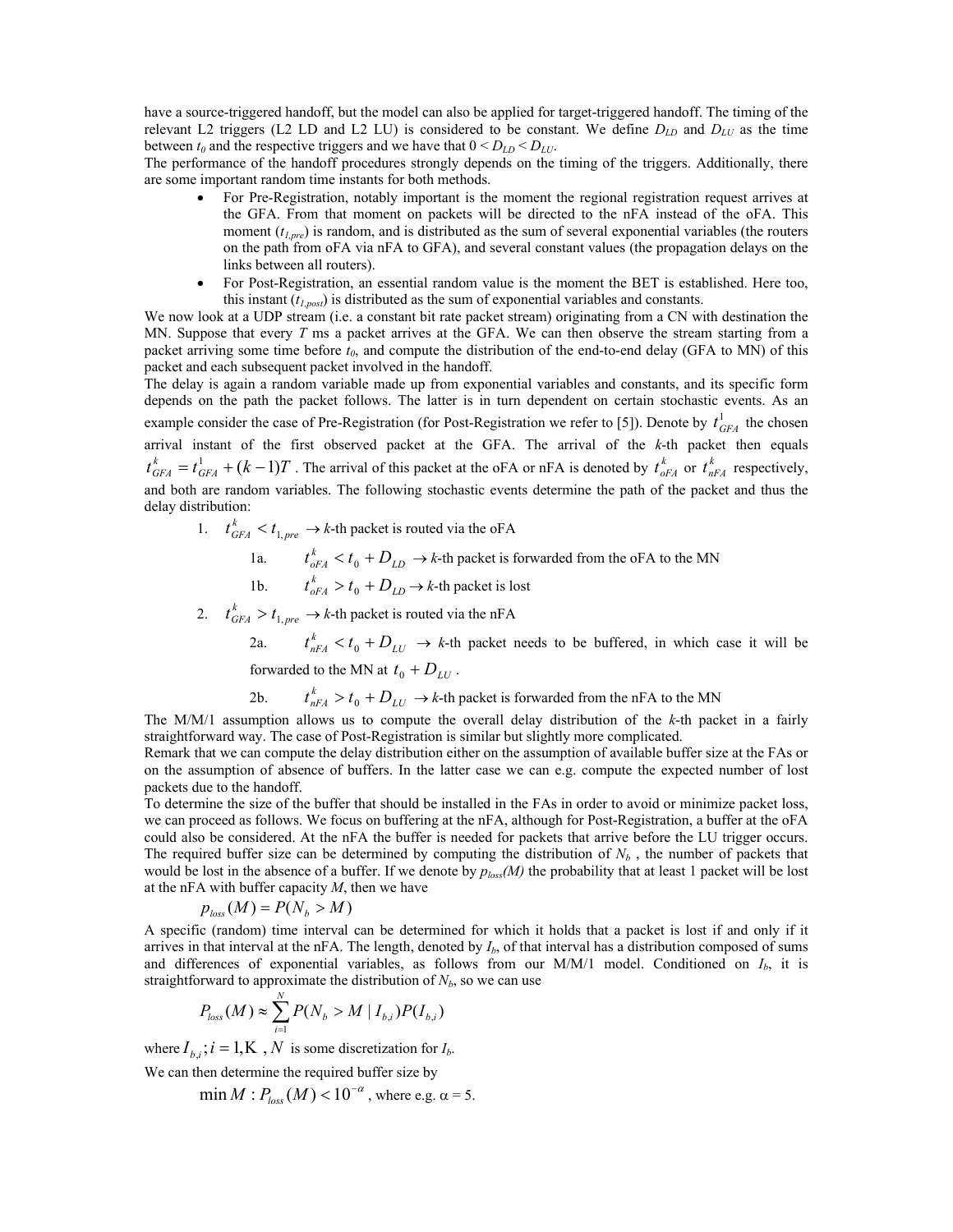In the next section we will show some numerical results concerning *M*, as well as results for the delay distribution of the stream of packets.

#### **3.2 Numerical results**

We assume a network topology as depicted in Figure 1. The results that will be shown are all obtained with the following network characteristics. The propagation delays on the links connecting the GFA and the oFA, as well as the links connecting the nFA are all set to  $\tau_1 = 5$ ms, while the links connecting the oFA and the nFA have a propagation delay of  $\tau_2$  = 3ms. The service rate  $\mu$  in each router is set to 1 packet per ms and all routers have a load of  $\rho = 0.8$ . This leads to an exponentially distributed response time for each router with rate equal to  $\mu(I-\rho)$  $= 0.2$ /ms. Furthermore we assume that the CN transmits a packet every  $T = 10$ ms (UDP stream) destined for the MN. These characteristics are arbitrarily chosen and are not essential since the model is used mainly for comparison between Pre- and Post-Registration.

First we present some results for the delay distribution of a stream of packets involved in a handoff. The start of

the handoff is set to  $t_0 = 0$ , and we observe a stream of 30 packets, the first of which arrives at the GFA at  $t_{GFA}^1$ 

-80ms. We define the playout time as the maximum allowed end-to-end delay from GFA to MN: if a packet's end-to-end delay exceeds the playout time it will be dropped.

For Figure 4 we assumed there was no buffer capacity available, which means that packets can get lost due to the handoff. The curves depict the expected number of packets from the stream that are dropped due to the expiration of the play-out time or the absence of a buffer. Both the results for Pre-Registration and Post-Registration are shown, for two different values of the time between the LD and the LU trigger. The timing of the LD trigger is set to 60ms since  $t_0$ . Note that these curves tend to the expected number of lost packets due to the absence of buffer capacity when the playout time tends to infinity. It can be seen that Pre-Registration implies more losses than Post-Registration, while the average delay for packets that are not lost is slightly larger for the Post-Registration scheme. The latter follows from the fact that packets using the BET have a longer delay. When the time between the LD and the LU trigger increases, more packets are lost, so more buffer capacity would be needed to avoid losses.

In Figure 5 we show the impact of installing infinite buffers at the FAs. For Post-Registration the expected number of dropped or lost packets in case of infinite buffers is compared with the case of the absence of buffers. Note that the packets that would be lost when there is no buffer available, will obviously not be lost when buffers are installed, but they will experience a larger average end-to-end delay.



Figure 6 and Figure 7 depict the delay distribution of each individual packet of the observed stream. In particular the curves present the probability that the GFA-MN end-to-end delay of the *k*-th packet exceeds *t*. The timing of the LD and LU trigger is fixed at 80ms and 120ms respectively. Here we assume infinite buffer size available. The curves for the first few packets and the last few packets are all alike, since these packets are not influenced by the handoff. It can then be seen that for Post-Registration the influence of the handoff on the stream's delay starts later as well as lasts longer. This corresponds to e.g. the fact that Post-Registration (optimally) keeps using the link between the oFA and the MN, while Pre-Registration possibly already redirects packets before this link is down. Such packets (e.g.  $k=12$  and  $k=13$ ) then have a longer delay since they have to wait for the LU trigger. The disadvantage of Post-Registration is reflected by the fact that it lasts until packet 25 for the influence of the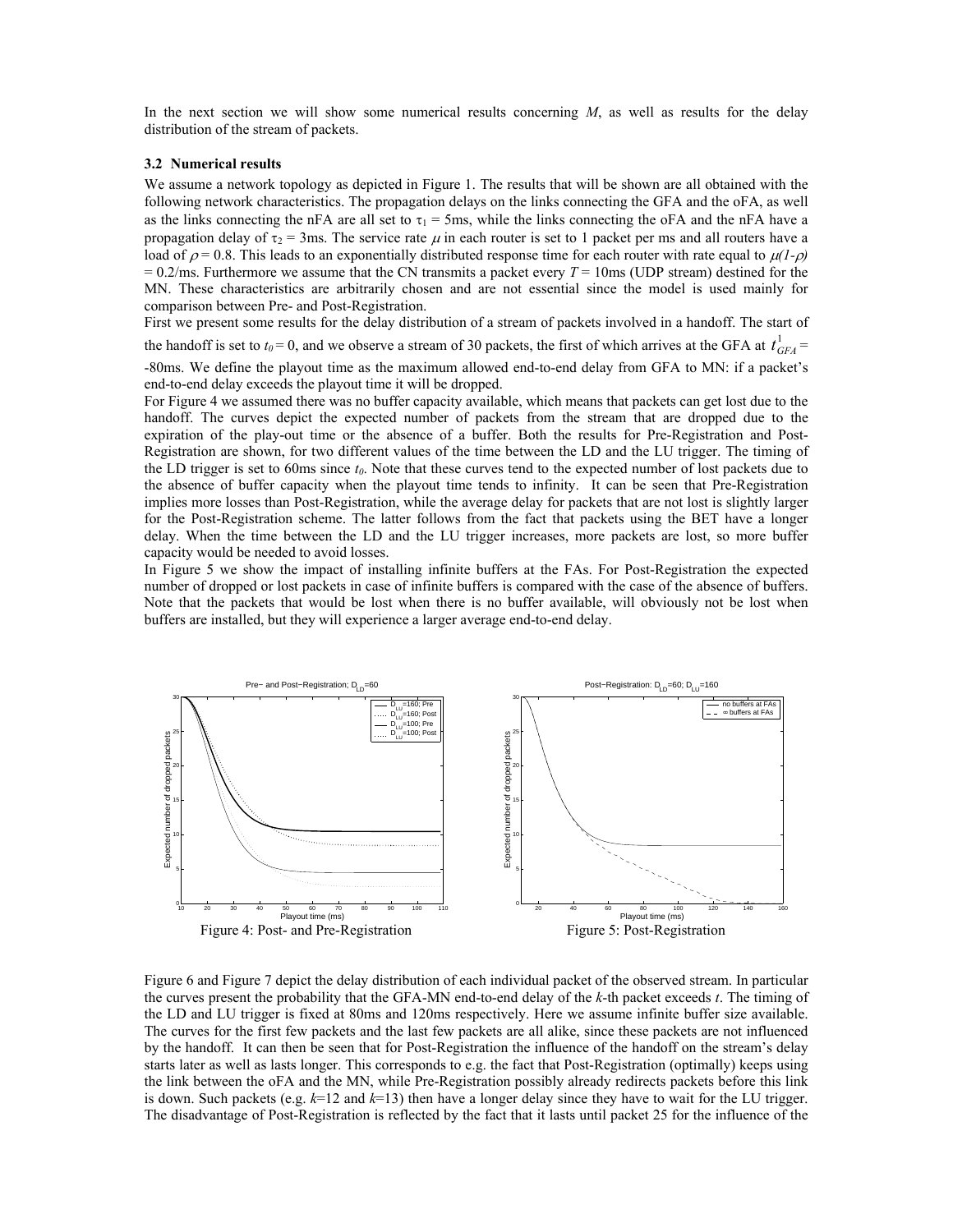handoff procedure to have disappeared. Note that packets 19 to 22 have the same delay distribution. These packets, according to our model, all travel with a high probability through the BET, straight to the MN without having to be buffered. In summary, these figures show that Post-Registration is better adjusted to the timing of the triggers, but more packets have a slightly larger delay. A Pre-Registration handoff affects fewer packets, but some of these can have unnecessary high delays.



Finally we show some results on the required buffer capacity as a function of the timing of the L2 triggers. Figure 8 and Figure 9 each depict both the expected number of packets that would be lost if there would be no buffer available at the nFA (thick line), as well as the minimum buffer size *M* to ensure that  $P_{loss}(M) \le 10^{-5}$  (thin line). Each figure compares Pre-Registration (solid line) to Post-Registration (dotted line). In Figure 8 we fixed the timing of the LU trigger at  $D_{LU}$  = 200ms, and we varied  $D_{LD}$ . In case of Pre-Registration, only the timing of the LU trigger affects the situation at the nFA, and not the timing of the LD trigger, hence the horizontal curves. As the time between the LD and LU trigger decreases, the number of packets that need to be buffered at the nFA in case of Post-Registration decreases as well. As can be seen from the figure, Post-Registration offers considerable gain over Pre-Registration when the time between the triggers is limited.

In Figure 9 we fix the time between LD and LU and let both vary. The required buffer capacity for Pre-Registration is obviously linearly related to the timing of the LU trigger, while for Post-Registration it is essentially the difference (which is fixed here) between the two triggers that determines the buffer requirements. Concerning Post-Registration, the fact that for smaller values of *DLU* fewer packets need to be buffered, is explained by noting that in these cases fewer packets are transmitted through the BET because the BET might not yet be established at the time of *DLD*. These last two figures indicate that Pre-Registration in general, but not necessarily, requires more buffer capacity than Post-Registration.

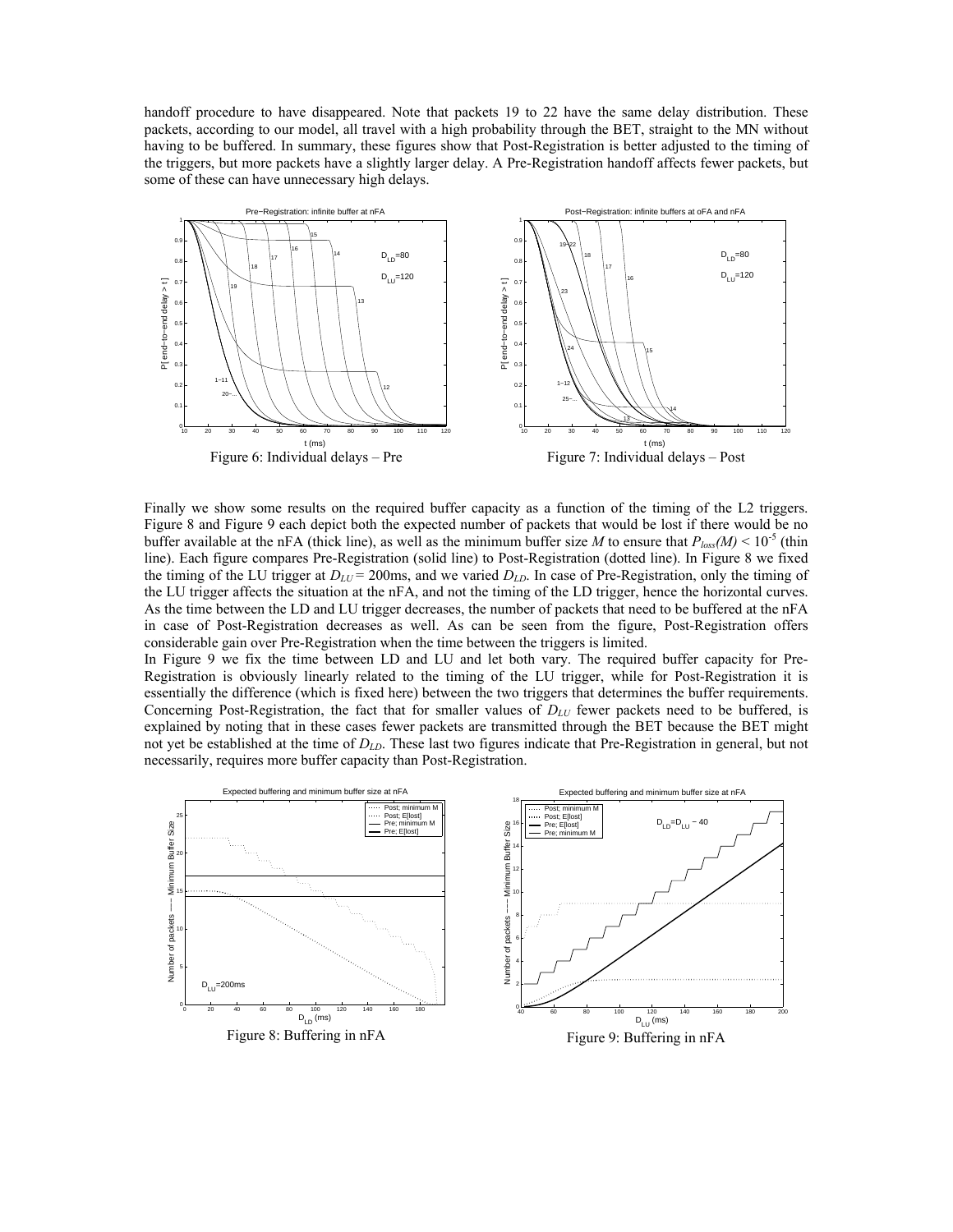# **4. Scalability of the Handoff Protocols**

### **4.1 OPNET Model Description**

The OPNET simulation models used in this paper are built into OPNET's standard models, extending their functionality and allowing extensive use of the stock router, link and host models. The implemented protocols are Mobile IP [12] extended with Route Optimization [13], Hierarchical MIP [8], Optimized Smooth Handoff [14] and Low Latency Handoffs [7].

Foreign agents are modeled as regular hosts (i.e. as opposed to routers/access points), which are located on the same IP (sub)network as a layer 2 bridge, which in this case is an 802.11b WiFi <-> Ethernet bridge. These hosts are extended with specific process models to handle MIP signaling and tunneling. Mobile nodes are very similar to these hosts, except that they are multi-homed: there is a layer 2 interface for each network they can roam unto (not necessarily using the same access technology on each network). For the course of the paper all of these interfaces are WiFi.

The handover protocols discussed in this paper rely on integration between IP and the underlying access technology in a way that the IP layer needs to receive certain triggers from the underlying one. When using WiFi, these triggers are not always present in the system. In order to evaluate the protocols as proposed by the IETF, 802.11 is used as the MAC layer, but the triggers are provided through other simulation means: the mobile node has a fixed mobility script that is executed and triggers/handoff events can be set relative to each other.



Figure 10 OPNET Network Model

Figure 10 shows a typical OPNET set-up. One hierarchical branch is shown here, along with a corresponding node. The foreign agent entities are connected with the access points through Ethernet switches. The GFA is also a simple host on an Ethernet domain, which is 10Mbps throughout. Special attention is needed when configuring this network for a large number of MNs.

#### **4.2 Results for CBR traffic**

The CBR traffic consists of constant-sized (500 bytes) UDP packets sent to all the mobile nodes every 50ms. The mobility script for each MN is as follows: it starts in one of the two domains and draws a uniformly distributed result between 0 and 5s to initiate its first move; the MNs are divided equally among the APs at the start of the simulation. Every MN then waits between 4 and 6 seconds (again uniformly distributed) in one domain before switching to the other.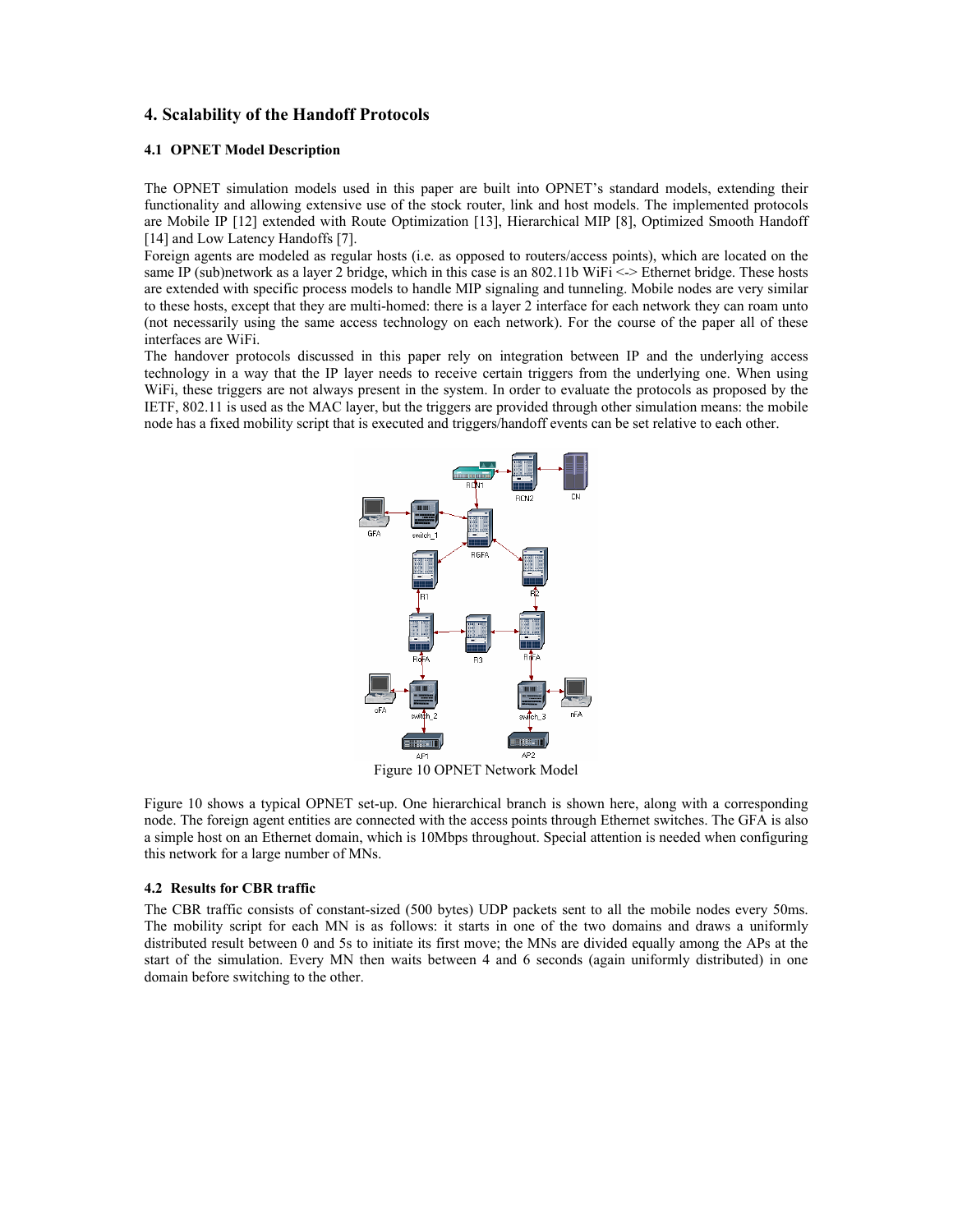

In Figure 11 the peak buffer usage is measured in both foreign agents when each MN conducts 100 handovers. Post-Registration needs significantly less buffers as the time needed to buffer packets depends on the spacing of oFA LD and nFA LU: the bi-directional edge tunnel (BET) is only active between these two events. In Pre-Registration however, the anticipation trigger causes the MN to register with its nFA through the oFA. This registration goes up to the GFA who will change the routing path for the MN's traffic.



Figure 12 and Figure 13 show peak buffer usage measured in the foreign agents with a constant number of MNs but when varying both the nFA L2 LU and the oFA L2 LD trigger. In Figure 12 the anticipation trigger arrives at 0 secs, and oFA L2 LD precedes the LU event by 100ms. In Figure 13, oFA L2 LD varies between the anticipation trigger and nFA L2 LU at 500ms. They clearly illustrate the dependence of buffer requirements on one of the triggers: Post-Registration is not influenced by the timing of the anticipation trigger, as long as there is time enough for BET set-up (this is dictated by the protocol requirements). Similarly, Pre-Registration's buffer requirements remain unaffected when varying the oFA L2 LD trigger. Remark that these results are completely in correspondence with the conclusions drawn from the analytical results (see Figure 8 and Figure 9).

A certain amount of traffic delay is of course associated with these handovers. Apart from the delay experienced due to buffering, which will usually be higher in Pre-Registration, the Post-Registration will have an added delay due to use of the BET. This tunnel is used until the MN node chooses to register. Neither pre- nor Post-Registration induce an extra delay when the number of nodes is increased: the buffers in place are logical pernode buffers.

### **4.3 Results for TCP traffic**

TCP traffic consists of FTP file transfers (10MB) to each of the mobile nodes. FTP response time is then measured at each of the mobile nodes (time between start and finish of request) and averaged over the total of nodes. TCP Reno is used in all the runs, but the MSS has been reduced to 1440 bytes to avoid fragmentation induced by tunneling (an extra IP header is added to tunneled packets). Ethernet links are loaded with background traffic to avoid overloading the wireless channel.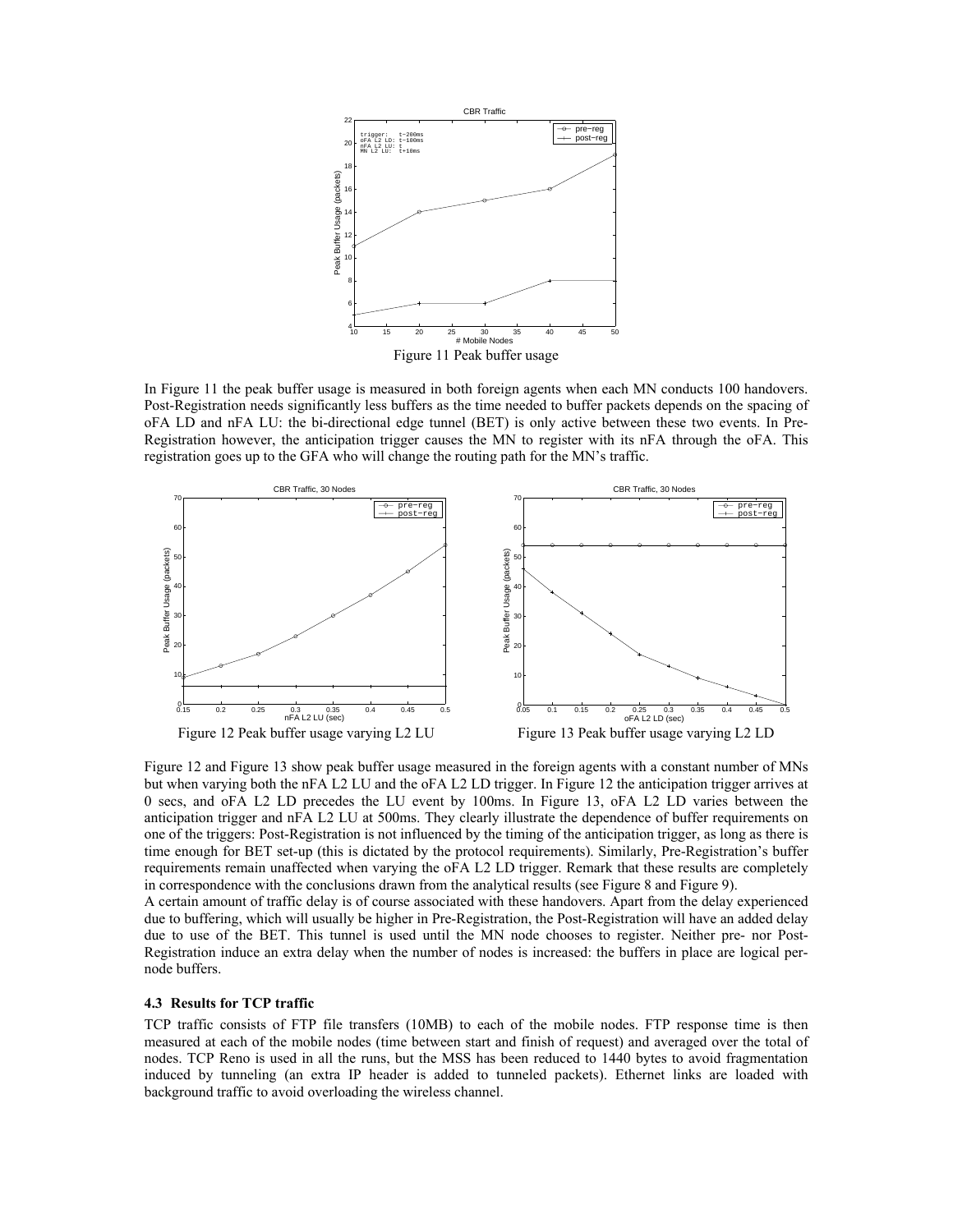

Figure 14 shows the advantage of using a low latency handover method as opposed to plain MIP. The smoothness of the handoffs clearly benefits TCP flows, but there is no significant difference between the two methods discussed here. Post-Registration might behave slightly worse because there is a chance of packet resequencing: packets following the old route through the tunnel might arrive later than packets sent directly to the nFA if the MN has just performed normal registration.



The influence of trigger timing on TCP's performance is negligible: the time that packets spend in the FA's buffer is not large enough to cause performance degradation as the timeout values are larger: TCP commonly has an absolute bottom value of 500ms for timeout timers. This is illustrated in Figure 15 and Figure 16.

#### **5. Conclusions**

In this paper we have modeled, analyzed and compared two low latency handoff mechanism proposed by the IETF: the Pre- and Post-Registration Handoff method. Both protocols use Layer 2 triggers to reduce the built-in delay components of Mobile IP. We indicate how the triggers can be implemented when IEEE802.11 is used as link layer. An analytical model allows a detailed investigation of the influence of the timing of the L2 triggers used by the schemes on the delay and packet loss of UDP streams towards mobile nodes involved in a handoff. The numerical results show that with Pre-Registration, a UDP connection experiences more losses than Post-Registration, while the average delay for packets that are not lost is slightly larger for the Post-Registration scheme. A Pre-Registration handoff affects fewer packets, but some of these may experience unnecessary high delays. Finally, Post-Registration offers considerable gain over Pre-Registration when the time between triggers is limited.

The scalability of the protocols in terms of required buffers has been investigated using a simulation model. The results for a high number of MNs receiving UDP streams are in accordance with the analytical results obtained for a single MN. Investigations with TCP traffic show that the trigger timing has a no influence on the TCP goodput.